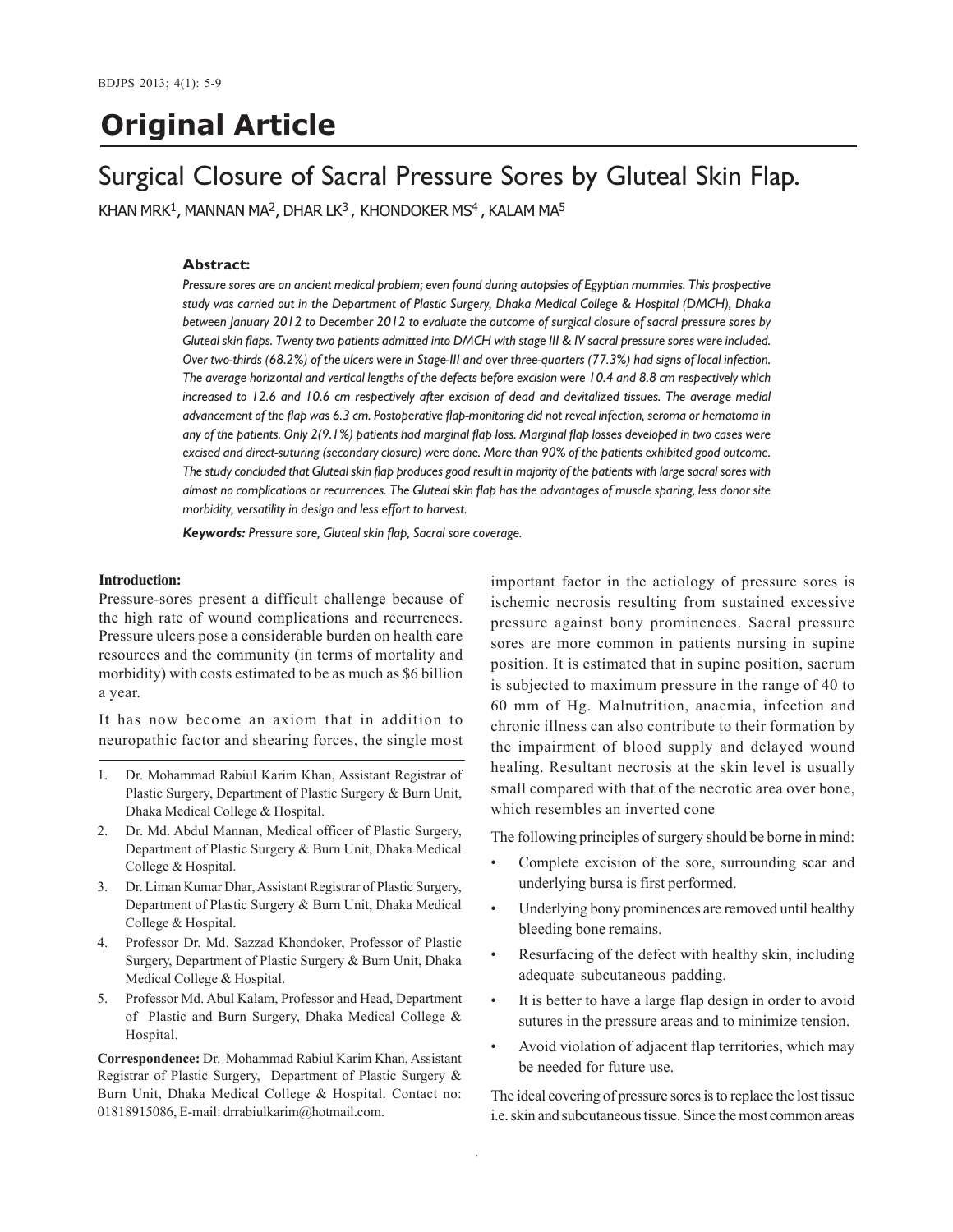of pressure ulceration (e.g. the sacrum) do not normally have any layer of muscle interposed between the bone and the skin, coupled with the fact that skin and subcutaneous tissue are less sensitive to ischemia than muscle, it is preferable to use Gluteal skin flap in closure of sacral pressure sores. It is considered as the standard first-line treatment for sacral pressure sores that fail conservative therapy.

Gluteus flaps have been used as originally described by Ger (1971). There are different types of gluteus flaps, which can be based on the method of transfer of the flap – such as, island flaps, V-Y plasty, rotational flaps and they can be based on the types of tissue included, such as, cutaneous flaps or myocutaneous flaps. Recently, Gluteal skin flaps have been used successfully for the coverage of the defects of sacral sores.

The advantages of gluteal skin flap in sacral pressure sore reconstruction are:

- It provides adequate blood supply with durable coverage
- Less likely to have a functional deformity in the donor site
- Better reconstruction of the normal anatomic arrangement over bony prominences
- It does not preclude the use of other flaps for recurrent ulcer reconstruction
- Versatility of design
- Provides large flap, easy to raise, re-rotation is feasible

Despite the potential disadvantage of this flap that the resultant suture line lies directly over the sacrum in the midline, bilateral Gluteal skin flaps (based on the superior and inferior gluteal vascular pedicles) slide horizontally to cover the defects of the sacrum in a V-Y advancement manner. The present study is, therefore, intended to evaluate the outcome of bilateral gluteal skin flaps in the management of sacral sores.

### **Patients and Methods:**

This prospective interventional study was conducted in the Department of Plastic Surgery, DMCH, Dhaka over a period of one year January 2012 to December 2012. Twenty two patients admitted into DMCH with stage III & IV sacral pressure sores were included. All patients were prepared with nutritional support, anaemia was corrected by blood transfusion and wounds infections were controlled by antibiotics according to culture and sensitivity tests and by daily dressings.

The operation was done under spinal anaesthesia. Excision of the ulcer was done. It included excision of all the scared tissue, underlying bursae and calcified soft tissues well down to the healthy looking tissue. The bony prominences were removed and the irregularities resulting from the ostectomy were smoothed with a rasp to have an evenly contoured sacrum. Proper haemostasis was ensured. The flap outline was planned based on size and orientation of excised area from lateral to medial direction.

The superior and inferior gluteal arteries were identified using anatomical landmarks like posterior superior iliac spine, greater trochantar of the femur and ischial tuberosity as surface landmarks. The superior gluteal artery (SGA) was marked on the skin of the buttock at a place one-third of the way on a line drawn from the posterior superior iliac spine to the top of the greater trochanter. Likewise the inferior gluteal artery (IGA) was marked on the skin of the buttock at a place twothirds of the way on a line drawn from the posterior superior iliac spine to the ischial tuberosity. The skin was designed as V-Y advancement, with its base along the sacrum and its sides along the superior and inferior border of gluteus maximus converging on its insertion in the greater trochanter. Skin incision was given as per design of the flaps. The flaps were advanced medially as per requirement of the defect. The wound was closed primarily in layers with low negative suction drains.



**Fig.-1:** *a - Sacral pressure sore, b - Gluteal skin flap design, c - Excision of bony prominences, d - Defect created after excision, e - Elevation of Gluteal skin flap, f - Elevation of Gluteal skin flap, g - At the completion of surgery, h - 3rd Post operative day.*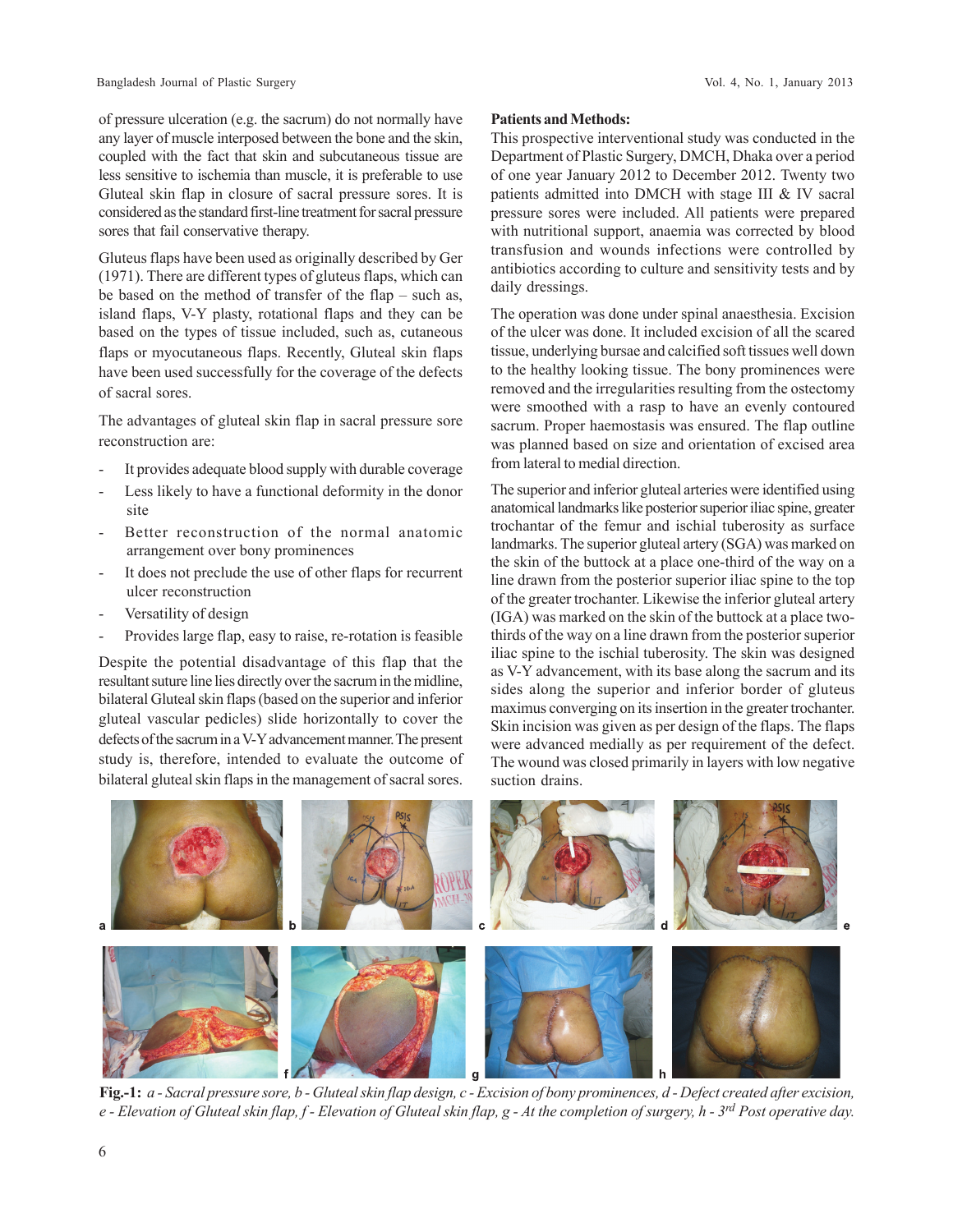All patients were put on a standard postoperative regime including:

- keeping negative suction drain until they produced less than 10 cc of fluid in 24 hours,
- maintaining low residual diet in the first week and prone position to avoid pressure on the flap,
- maintaining nutrition, hydration, and correction of anaemia to expedite wound-healing process,
- intravenous antibiotic coverage was continued postoperatively according to wound swab culture and sensitivity report,
- check dressing was done on  $3<sup>rd</sup>$  and  $6<sup>th</sup>$  postoperative day,
- flaps were monitored initially hourly for 6 hours, then 12 hourly for 24 hours then daily..

All the patients were advised to come for subsequent follow up visits in  $1<sup>st</sup>$ ,  $3<sup>rd</sup>$  and  $6<sup>th</sup>$  months postoperatively to see the outcome

#### **Observations and Results:**

The mean age of the patients was  $34.5$  years (range  $14 - 60$ ) years). A male predominance was observed with male to female ratio being 3:2. Primary and secondary level education each comprised about one-third (31.8%) and illiterates were 27.3% of the patients. In terms of occupation about onethird (31.8%) were farmer and 22.7% were student.

Nearly three-quarters (72.7%) of the patients were bed-ridden due to spinal cord lesion, 4.5% due to fracture of the femur or pelvis and 22.7% due to other reasons (Fig.2).



**Fig. 2:** *Distribution of patients by etiology of primary disease (underlying disease)*

In terms of nutritional status,  $5(22.7%)$  patients were underweight and 3(13.6%) were overweight or obese. The rest 14(63.7%) were of normal weight for their height. 86.4% patients were anaemic.

Over two-thirds (68.2%) of the ulcers were in Stage-III and the rest in Stage-IV. The average horizontal and vertical lengths of the defect before excision were 10.4 and 8.8 cm respectively. Discharge were invariably present in the sores and over three-quarters (77.3%) of those had signs of local infection which was confirmed by wound swab culture and sensitivity test(Table 1).

#### **Table-I**

*Distribution of patients by characteristics of lesion (n = 22)*

| Characteristics of         | Frequency | Mean $\pm$     | Range    |
|----------------------------|-----------|----------------|----------|
| lesion                     | $(\%)$    | <b>SD</b>      |          |
| Stage of ulcer             |           |                |          |
| Stage-III                  | 15(68.2)  |                |          |
| Stage-IV                   | 07(31.8)  |                |          |
| Horizontal length of       |           |                |          |
| defect before excision(cm) |           | $10.4 \pm 2.6$ | $7 - 15$ |
| Vertical length of defect  |           | $8.8 \pm 1.8$  | $5 - 12$ |
| before excision (cm)       |           |                |          |
| Local infection            | 17(77.3)  |                |          |
| Discharge                  | 22(100.0) |                |          |
| Bone exposed               | 7(31.8)   |                |          |

The average horizontal and vertical lengths of the defect after excision of dead and devitalized tissues were 12.6 and 10.6 cm respectively. The average medial advancement of the flap was 6.3 cm. The mean operative time was 168.4 minutes. All of the patients required blood transfusion before or during operation (Table-II).

### **Table-II** *Distribution of patients by their Per operative findings*

|--|--|

| Per operative findings          | $Mean \pm SD$    | Range       |
|---------------------------------|------------------|-------------|
| Horizontal length of defect     | $12.6 \pm 2.4$   | $10 - 16$   |
| after excision (cm)             |                  |             |
| Vertical length of defect after | $10.6 \pm 2.4$   | $7 - 14$    |
| $excision$ (cm)                 |                  |             |
| Medial advancement of flap (cm) | $6.3 \pm 1.2$    | $5 - 8$     |
| Operative time (min)            | $168.4 \pm 38.3$ | $100 - 245$ |

In-hospital outcome of the patients demonstrates that only  $2(9.1\%)$  patients had medial marginal flap loss (<1 cm). Postoperative flap-monitoring did not reveal infection, seroma, hematoma or wound dehiscence in any of the patients (Table-III).

| <b>Table-III</b>                                            |          |  |  |  |  |
|-------------------------------------------------------------|----------|--|--|--|--|
| Distribution of patients by postoperative complications     |          |  |  |  |  |
| $(n = 22)$                                                  |          |  |  |  |  |
| In-hospital outcome Frequency $(\%)$ Median $\pm$ SEM Range |          |  |  |  |  |
| Flap loss                                                   |          |  |  |  |  |
| Marginal loss                                               | 2(9.1)   |  |  |  |  |
| No loss                                                     | 20(90.9) |  |  |  |  |
| Infection                                                   | 0(0.0)   |  |  |  |  |
| Seroma                                                      | 0(0.0)   |  |  |  |  |
| <b>Hematoma</b>                                             | 0(0.0)   |  |  |  |  |
| Wound dehiscence                                            | 0(0.0)   |  |  |  |  |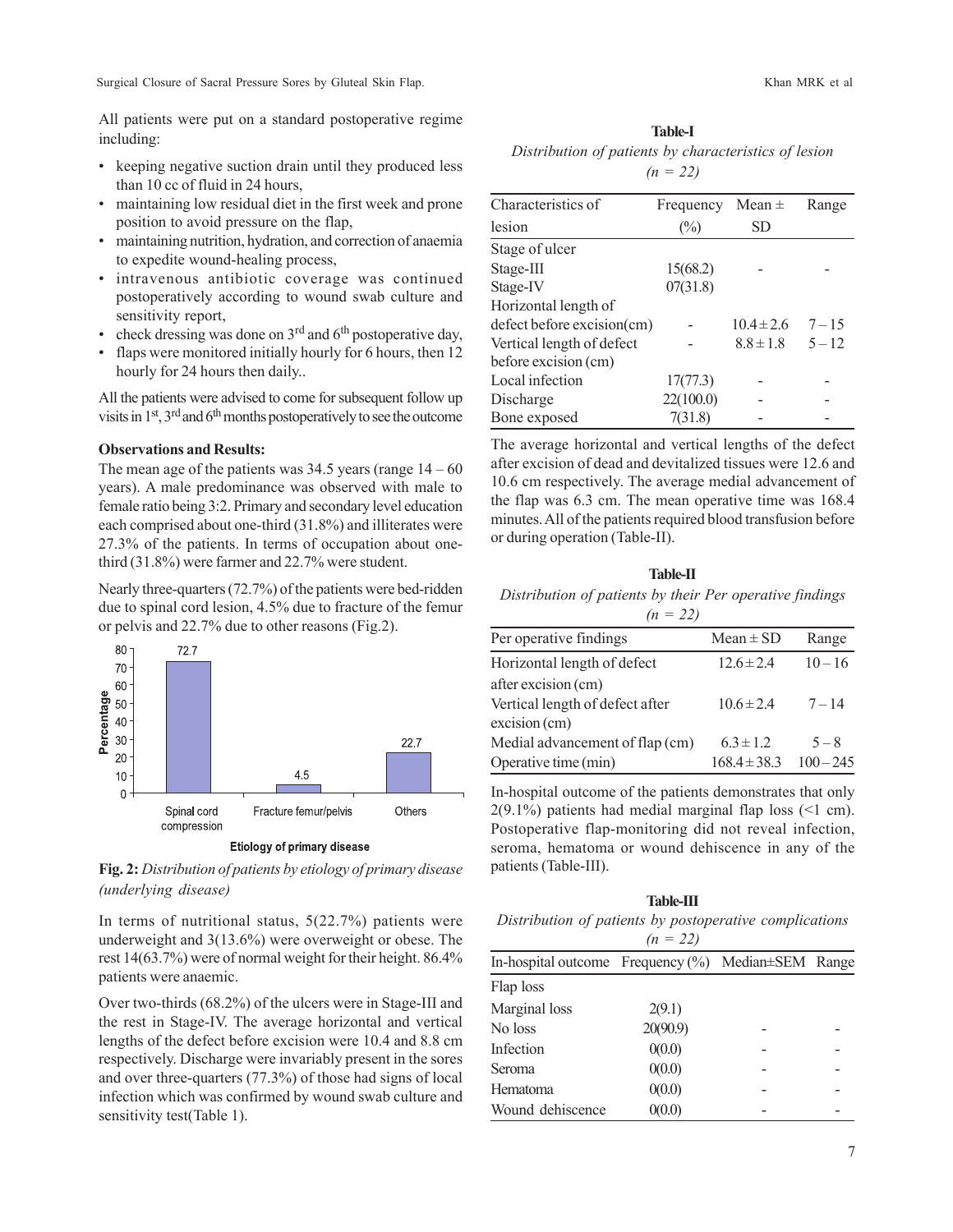In two patients marginal flap loss ware excised and secondary suturing were done (Table-IV). Medial marginal necroses were salvaged by excising the necrosed margin and closure of the wound with secondary sutures.

**Table-IV** *Management of complications (n = 22)*

| Management of complications     |              | Frequency Percentage |
|---------------------------------|--------------|----------------------|
| Conservative                    | $\mathbf{0}$ | 00.0                 |
| Excision and secondary suturing | 2            | 09.1                 |
| Excision and advancement        | $\mathbf{0}$ | 00.0                 |
| Reconstruction with alternate   | $\mathbf{0}$ | 000                  |
| procedure                       |              |                      |

None of the patients developed recurrence within the follow up period.

#### **Discussion:**

In the search for improved results in reconstruction surgery, surgeons have used a variety of flap techniques to achieve excellence in form and function (Geddes et al., 2003). Sacral pressure sores are the common "sores" seen in patients confined to bed during medical and surgical emergencies where the patient is comatose and particularly common in patients with paraplegia. Most of these patients are found to have been nursed in supine position without timely and adequate change of posture because of ignorance and callousness.

Regarding the aetiology of the primary diseases for which patients were bed ridden for long time sufficient to develop sacral sores in this study were observed as follows: more or less 72.7% were due to traumatic spinal cord compression, 4.5% due to fracture of femur & pelvis and 22% due to other causes like meningitis, cerebro vascular disease, transverse myelitis etc. For those primary diseases about three quarters received conservative treatment, less than one quarter received surgical treatment and few patients did not receive any treatment. This aetiological study is very much consistent with the study of Edberg et al. (1973), Kosiak M

#### (1959) and Maklebust J. (1987).

Nutritional status including BMI, percentage of haemoglobin, serum albumin level is very important parameters for flap take up & survivality. In present study, 22.7% patients were underweight and 13.6% were overweight or obese and the rest 63.7% were of normal weight for their height. 86.4% patients were anaemic. So most of the patients were prepared with nutritional support and anaemia was corrected by blood transfusion.

The average horizontal and vertical lengths of the defects before excision were 10.4 and 8.8 cm respectively and after excision of dead & devitalized tissues the horizontal and vertical lengths were increase to 12.6 and 10.6 cm respectively. The medial advancement of the flaps was 6.3 cm. The above observation of the study runs more or less parallel to the study of SH Khundker & MA Kalam (2000) and Yuan Sheng Tzeng et al. (2007).

Complications of gluteal skin flap surgery were observed very carefully in the early post operative period in terms of flap loss, infection, seroma, haematoma and wound dehiscence. The data were collected as follows: only two patients exhibit medial marginal flap necroses which were salvaged by minor surgical procedures but none of the patient revealed seroma, infection, haematoma or wound dehiscence. It can be concluded that complications were very minimal  $\&$ negligible. This observation is consistent with the study of SH Khundker & MA Kalam (2000) and Constantian M (1980). But the study does not coincide with the study of Serhan Tuncer et al. (2004) where the incidence of post operative complication was higher. This may be due to selection of the patients with co morbid conditions and larger sample size.

The final outcome of the patients was assessed in terms of good, acceptable & poor. The outcome categorized as good when there was no flap loss, no infection and excellent flap adhesion. On the other hand, the flap was categorized as acceptable when there was marginal flap necrosis but the flap was salvaged. And the outcome was categorized as poor when there was major flap loss, flap was not salvageable



**Fig.-3:** *a - After stitch removal, b - Post operative results one month after surgery, c - Post operative results three months after surgery, d - Stable result six months after surgery.*